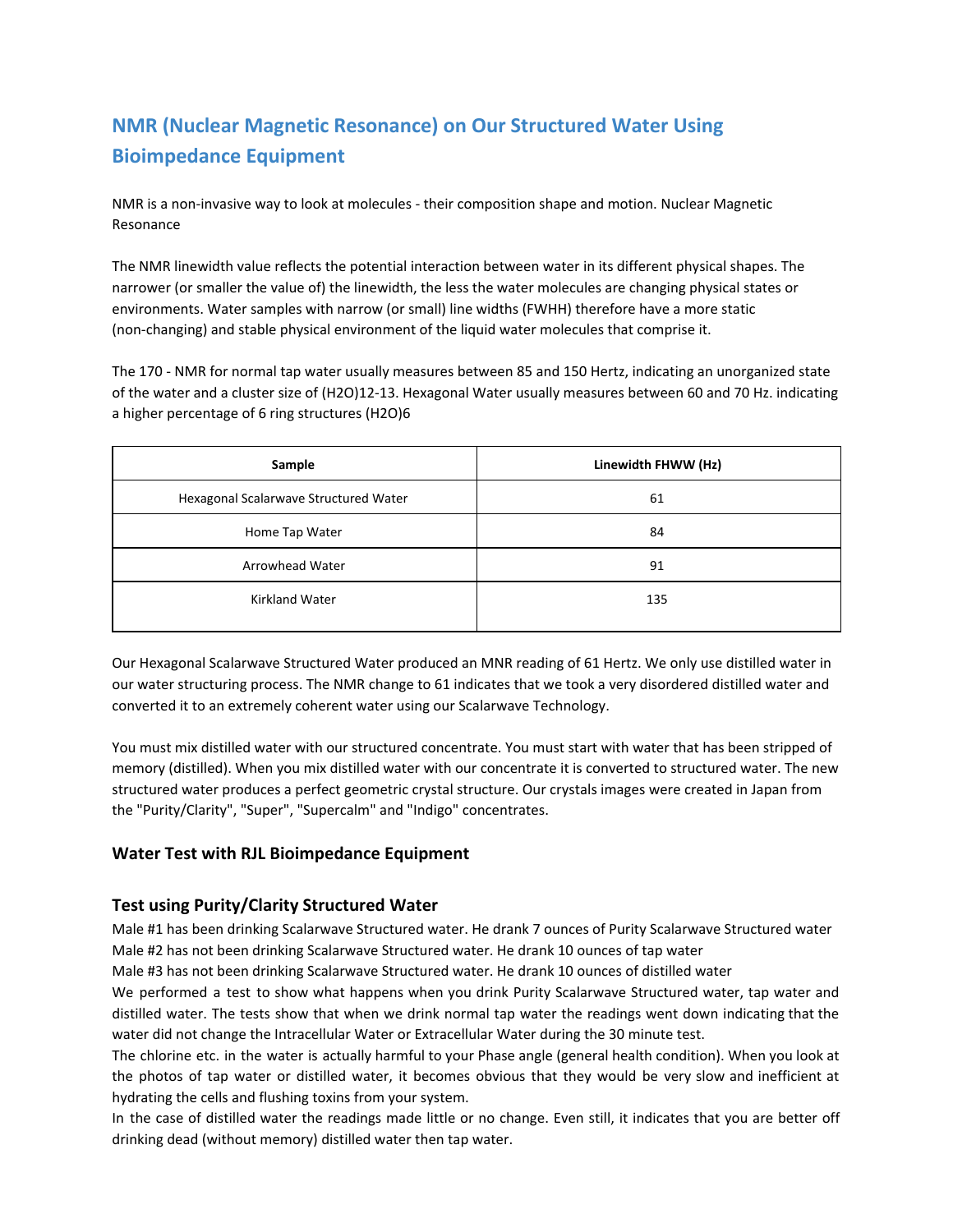In the case of Purity Scalarwave Structured water, the net cell water jumped by 2.1 liters in 10 minutes although only 200 ml of Purity Scalarwave Structured water was consumed. In other words, less then 7 ounces of Purity Scalarwave Structured water caused the cells to flush and pump over 1/2 a gallon of cell water. Every test shows an improvement after drinking 200 ml of Purity Scalarwave Structured water.

No other solution has been able to produce these dramatic changes. Our perfect hexagonal scalarwave structured water proves it is capable of transporting nutrients and removing toxins from the cells. 2nd test was taken 30 minutes after consuming solutions.

|             | <b>Arrival</b><br>#1 male | 200 ml<br><b>Purity</b><br><b>Scalarwave</b><br><b>Structured</b><br>water | <b>Arrival</b><br>#2 male | <b>30 min</b><br><b>Tap Water</b> | <b>Arrival</b><br>#3 male | $30$ min<br><b>Distilled</b> |
|-------------|---------------------------|----------------------------------------------------------------------------|---------------------------|-----------------------------------|---------------------------|------------------------------|
| R/Xc (ohms) | 433/55                    | 410/60                                                                     | 479/56                    | 486/56                            | 469/64                    | 469/64                       |
| Phase Angle | 7.2                       | $8.3 (+1.1)$                                                               | 6.7                       | $6.6(-.1)$                        | 7.8                       | $7.9 (+.1)$                  |
| Weight (lb) | 200                       | 200                                                                        | 185                       | 185                               | 175.0                     | 175.0                        |
| BCM (lb)    | 74.2                      | 79.3                                                                       | 71.9                      | 71.1                              | 72.4                      | 73.0                         |
| FFM (lb)    | 153.6                     | 155.6                                                                      | 149.3                     | 148.7                             | 142.9                     | 143.3                        |
| ECT (lb)    | 79.5                      | 76.3                                                                       | 77.4                      | 77.6                              | 70.4                      | 70.3                         |
| Fat (lb)    | 46.4                      | 44.4                                                                       | 35.7                      | 36.3                              | 32.1                      | 31.7                         |
| TBW (L)     | 50.3                      | 51.3                                                                       | 48.8                      | 48.5                              | 46.5                      | 46.7                         |
| ICW (L)     | 30.7                      | 32.8                                                                       | 29.7                      | 29.4                              | 30.0                      | 30.2                         |
| ECW(L)      | 19.6                      | 18.5                                                                       | 19.0                      | 19.1                              | 16.5                      | 16.5                         |
| BMR (Kcal)  | 1747                      | 1793                                                                       | 1767                      | 1760                              | 1806                      | 1811                         |
| ΖI          | 1427                      | 1635                                                                       | 1333                      | 1318                              | 1548                      | 156                          |

# **Phase Angle**

# **The key points are**

The net cell water jumped by 2.1 liters. In other words less then 7 ounces of Purity Scalarwave Structured water caused the cells to flush and pump over 1/2 a gallon of cell water. Every test shows an improvement after drinking Purity hexagonal Scalarwave Structured water.

# **What is Phase Angle**

Phase angle is based on total body resistance and reactance and is independent of height, weight and body fat. Lower phase angles appear to be consistent with either cell death or a breakdown of the cell membrane. Higher phase angles appear to be consistent with large quantities of intact cell membranes and body cell mass. All living substances have a phase angle. In fresh uncooked vegetables phase angle can exceed 45 degrees. In cooked vegetables phase angle is zero because they are dead.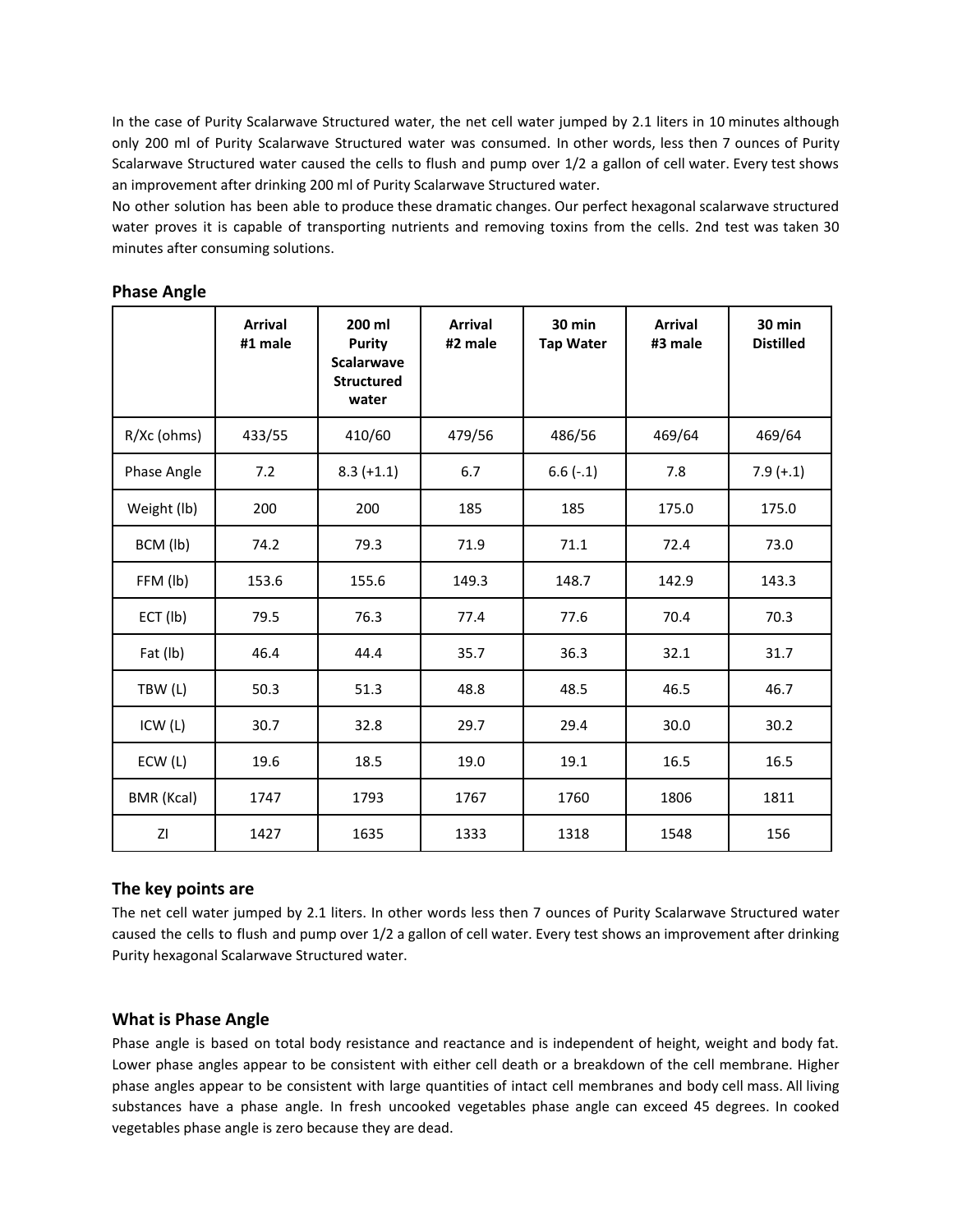#### **Why is Phase Angle Important**

Phase angle is a predictor of outcome and indicates the course of disease and increases as the result of optimal health based on good nutrition and constant exercise. As we get older phase angle will decrease and will be approximately 4 or less when we die. Fit adolescents may have a phase angle greater then 10. This effect is a result of cell integrity due to age. Good fitness and lifestyle is the key to maintaining a healthy phase angle.

#### **Low phase angles are consistent with:**

- 1. Malnutrition
- 2. HIV/AIDS infection
- 3. Cancer (most types)
- 4. Abusive lifestyle
- 5. Chronic Alcoholism
- 6. Old Age (80 100 years)

If the fluid you drink is not able to hydrate and flush the toxins from your cells then your health and welfare are subject to these pollutants. Depression etc. is a direct result of toxin buildup. The battle to hydrate cells must be considered as the first line of defense to your health and feeling of well being.

#### **What is parallel capacitance**

All living things are made of cells. Cells are membrane bounded compartments filled with a concentrated solution of chemicals and salts. Groups of cells perform specialized functions and are linked by an intricate communications system. The cell membrane maintains an ion concentration gradient between the intracellular and extracellular spaces. This gradient creates an electrical potential difference across the membrane which is essential to cell survival. Electrical gradients are necessary to support movement of oxygen, carbon dioxide and nutrients. Therefore, the cell membrane has electrically insulating qualities of capacitance.

Electrical capacitance will increase or decrease depending on the health and the number of cells. Damage to the cell membrane, and its functions, is as lethal to the cell as direct damage to the nucleus itself.

#### **Parallel Capacitance**

| Capacitance<br>(picofarads) | Cell health<br>based on parallel capacitance |  |
|-----------------------------|----------------------------------------------|--|
| 1105 - 1312                 | <b>Extremely healthy</b>                     |  |
| 1002 - 1104                 | Optimal health                               |  |
| 796 - 1001                  | Average (moderate)                           |  |
| 693 - 795                   | Sedentary                                    |  |
| $486 - 692$                 | Fatigued                                     |  |
| Below 485                   | <b>Medical attention</b>                     |  |
|                             |                                              |  |

The subject's Parallel Capacitance, which measures the cell membrane's health jumped to 1112 picofarads ten minutes after drinking Purity Scalarwave Structured water. This reading indicates an extremely healthy individual. As we get older these reading go down and deteriorate but the tests indicate the subject compares to a super active and healthy 8 to 10 year old child.